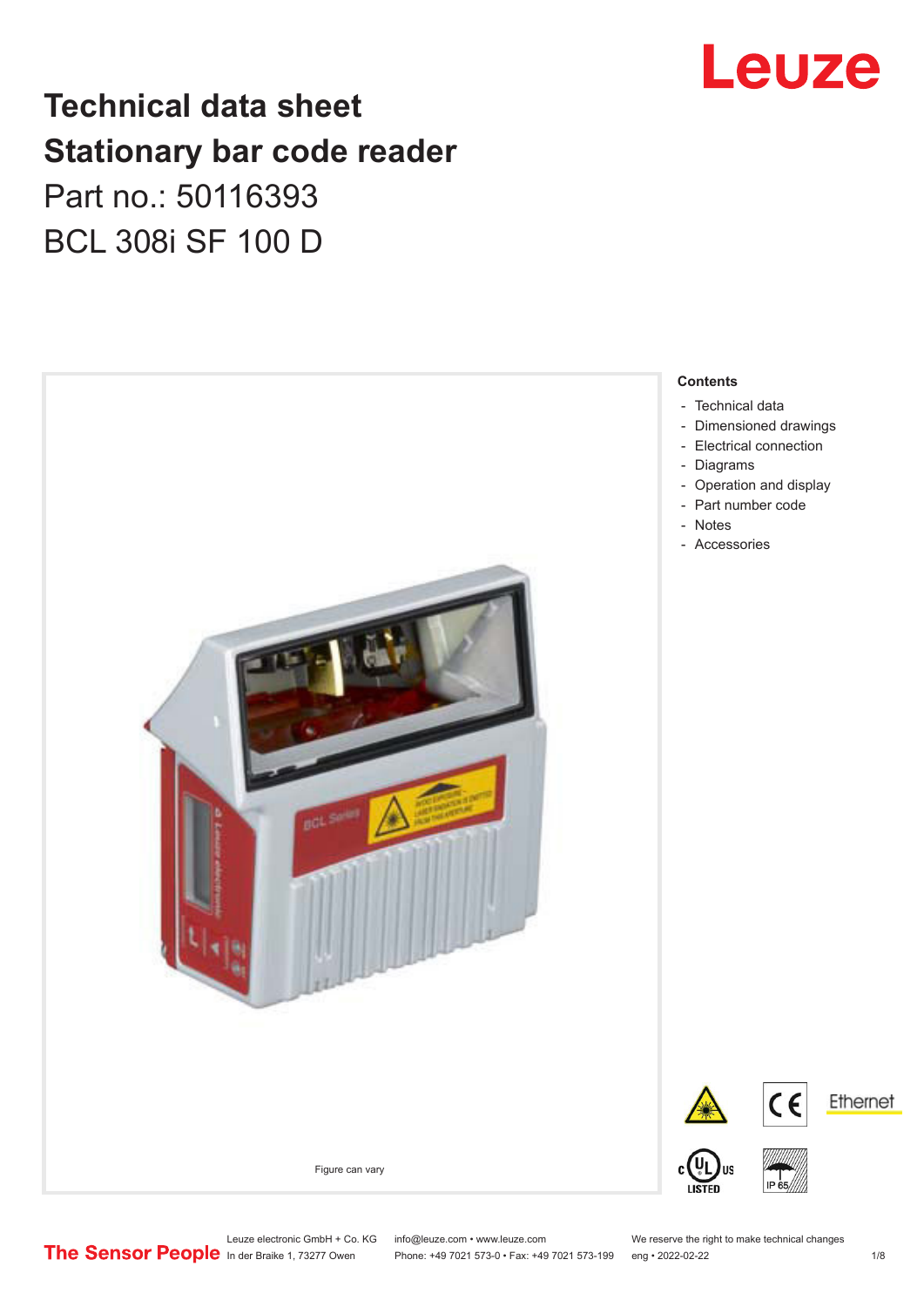### <span id="page-1-0"></span>**Technical data**

# Leuze

| <b>Basic data</b>                               |                                                                  |
|-------------------------------------------------|------------------------------------------------------------------|
| <b>Series</b>                                   | <b>BCL 300i</b>                                                  |
| <b>Functions</b>                                |                                                                  |
| <b>Functions</b>                                | Alignment mode                                                   |
|                                                 | AutoConfig                                                       |
|                                                 | <b>AutoControl</b>                                               |
|                                                 | AutoReflAct                                                      |
|                                                 | Code fragment technology                                         |
|                                                 | <b>LED</b> indicator                                             |
|                                                 | Reference code comparison                                        |
| <b>Characteristic parameters</b>                |                                                                  |
| <b>MTTF</b>                                     | 110 years                                                        |
| <b>Read data</b>                                |                                                                  |
|                                                 |                                                                  |
| Code types, readable                            | 2/5 Interleaved                                                  |
|                                                 | Codabar<br>Code 128                                              |
|                                                 |                                                                  |
|                                                 | Code 39<br>Code 93                                               |
|                                                 | <b>EAN 8/13</b>                                                  |
|                                                 | GS1 Databar Expanded                                             |
|                                                 | <b>GS1 Databar Limited</b>                                       |
|                                                 | <b>GS1 Databar Omnidirectional</b>                               |
|                                                 | <b>UPC</b>                                                       |
| Scanning rate, typical                          | $1,000$ scans/s                                                  |
| Bar codes per reading gate, max.                | 64 Piece(s)                                                      |
| number                                          |                                                                  |
|                                                 |                                                                  |
| <b>Optical data</b>                             |                                                                  |
| <b>Reading distance</b>                         | 70  445 mm                                                       |
| <b>Light source</b>                             | Laser, Red                                                       |
| Wavelength                                      | 655 nm                                                           |
| Laser class                                     | 1, IEC/EN 60825-1:2014                                           |
| <b>Transmitted-signal shape</b>                 | Continuous                                                       |
| Usable opening angle (reading field<br>opening) | 60°                                                              |
| <b>Modulus size</b>                             | $0.30.5$ mm                                                      |
| <b>Reading method</b>                           | Line scanner with deflecting mirror                              |
| <b>Beam deflection</b>                          | By means of rotating polygon mirror<br>wheel + deflecting mirror |
| Light beam exit                                 | Lateral with deflecting mirror                                   |
| <b>Electrical data</b>                          |                                                                  |
| <b>Protective circuit</b>                       | Polarity reversal protection                                     |
| Performance data                                |                                                                  |
| Supply voltage U <sub>B</sub>                   | 18  30 V, DC                                                     |

**Operation and display Environmental data**

#### **Interface**

Phone: +49 7021 573-0 • Fax: +49 7021 573-199 eng • 2022-02-22 2 2/8

**Relative humidity (non-condensing)** 0 ... 90 %

Leuze electronic GmbH + Co. KG info@leuze.com • www.leuze.com We reserve the right to make technical changes<br>
The Sensor People in der Braike 1, 73277 Owen Phone: +49 7021 573-0 • Fax: +49 7021 573-199 eng • 2022-02-22

| Output current, max.                           | 60 mA    |
|------------------------------------------------|----------|
| Number of inputs/outputs selectable 2 Piece(s) |          |
| Input current, max.                            | 8 mA     |
| Interface                                      |          |
| <b>Type</b>                                    | Ethernet |

**Power consumption, max.** 4.5 W

**Inputs/outputs selectable**

|                              |                           | Service                                                                                      |
|------------------------------|---------------------------|----------------------------------------------------------------------------------------------|
|                              | <b>Connection</b>         |                                                                                              |
| <b>Number of connections</b> |                           | 1 Piece(s)                                                                                   |
|                              | <b>Connection 1</b>       |                                                                                              |
|                              | <b>Function</b>           | <b>BUS IN</b>                                                                                |
|                              |                           | <b>BUS OUT</b>                                                                               |
|                              |                           | Connection to device                                                                         |
|                              |                           | Data interface                                                                               |
|                              |                           | PWR / SW IN / OUT                                                                            |
|                              |                           | Service interface                                                                            |
|                              | <b>Type of connection</b> | Plug connector, It is essential to use a<br>connection unit when commissioning the<br>device |
|                              | No. of pins               | $32 - pin$                                                                                   |
|                              | <b>Type</b>               | Male                                                                                         |
|                              | <b>Mechanical data</b>    |                                                                                              |
|                              | Design                    | Cubic                                                                                        |
|                              | Dimension (W x H x L)     | 103 mm x 44 mm x 96 mm                                                                       |
|                              | <b>Housing material</b>   | Metal                                                                                        |
|                              | <b>Metal housing</b>      | Diecast aluminum                                                                             |
|                              | Lens cover material       | Glass                                                                                        |
|                              | Net weight                | 350 <sub>g</sub>                                                                             |
|                              | <b>Housing color</b>      | Red                                                                                          |
|                              |                           | Silver                                                                                       |
|                              | <b>Type of fastening</b>  | Dovetail grooves                                                                             |

### **Mechanical data**

**Ethernet**

**Service interface**

**USB**

**Architecture** Client

Address assignment **DHCP** 

**Transmission speed** 10 Mbit/s

**Function** Process **Switch functionality Integrated Transmission protocol** TCP/IP, UDP

**Type** USB 2.0

Server

100 Mbit/s

Manual address assignment

**Configuration** via software

| Design                   | Cubic                        |
|--------------------------|------------------------------|
| Dimension (W x H x L)    | 103 mm x 44 mm x 96 mm       |
| <b>Housing material</b>  | Metal                        |
| <b>Metal housing</b>     | Diecast aluminum             |
| Lens cover material      | Glass                        |
| Net weight               | 350q                         |
| <b>Housing color</b>     | Red                          |
|                          | Silver                       |
| <b>Type of fastening</b> | Dovetail grooves             |
|                          | Fastening on back            |
|                          | Via optional mounting device |

| Type of display                | LED                                               |
|--------------------------------|---------------------------------------------------|
|                                | Monochromatic graphic display, 128 x 32<br>pixels |
| <b>Number of LEDs</b>          | 2 Piece(s)                                        |
| Type of configuration          | Via web browser                                   |
| <b>Environmental data</b>      |                                                   |
| Ambient temperature, operation | 040 °C                                            |
| Ambient temperature, storage   | $-20$ 70 °C                                       |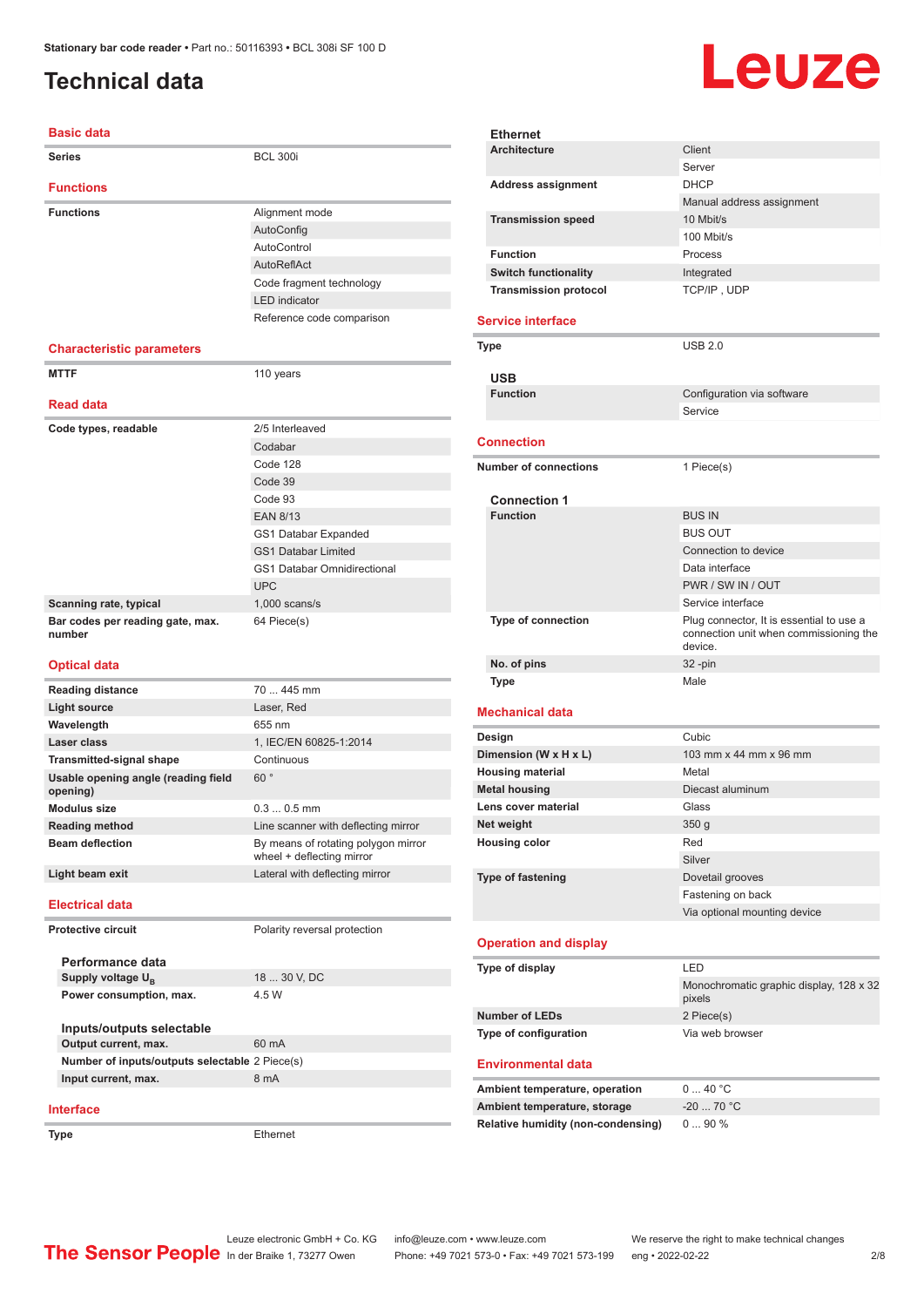### <span id="page-2-0"></span>**Technical data**

# Leuze

#### **Certifications**

| Degree of protection                                               | IP 65                    |
|--------------------------------------------------------------------|--------------------------|
| <b>Protection class</b>                                            | Ш                        |
| <b>Certifications</b>                                              | c UL US                  |
| Test procedure for EMC in accordance EN 55022                      |                          |
| with standard                                                      | EN 61000-4-2, -3, -4, -6 |
| Test procedure for shock in<br>accordance with standard            | IEC 60068-2-27, test Ea  |
| Test procedure for continuous shock<br>in accordance with standard | IEC 60068-2-29, test Eb  |
| Test procedure for vibration in<br>accordance with standard        | IEC 60068-2-6, test Fc   |

#### **Classification**

| <b>Customs tariff number</b> | 84719000 |
|------------------------------|----------|
| <b>ECLASS 5.1.4</b>          | 27280102 |
| <b>ECLASS 8.0</b>            | 27280102 |
| <b>ECLASS 9.0</b>            | 27280102 |
| <b>ECLASS 10.0</b>           | 27280102 |
| <b>ECLASS 11.0</b>           | 27280102 |
| ECLASS 12.0                  | 27280102 |
| <b>ETIM 5.0</b>              | EC002550 |
| <b>ETIM 6.0</b>              | EC002550 |
| <b>ETIM 7.0</b>              | EC002550 |

### **Dimensioned drawings**

All dimensions in millimeters



- A Optical axis
- B Deflection angle of the laser beam: ± 30 °
- C M4 thread (5 deep)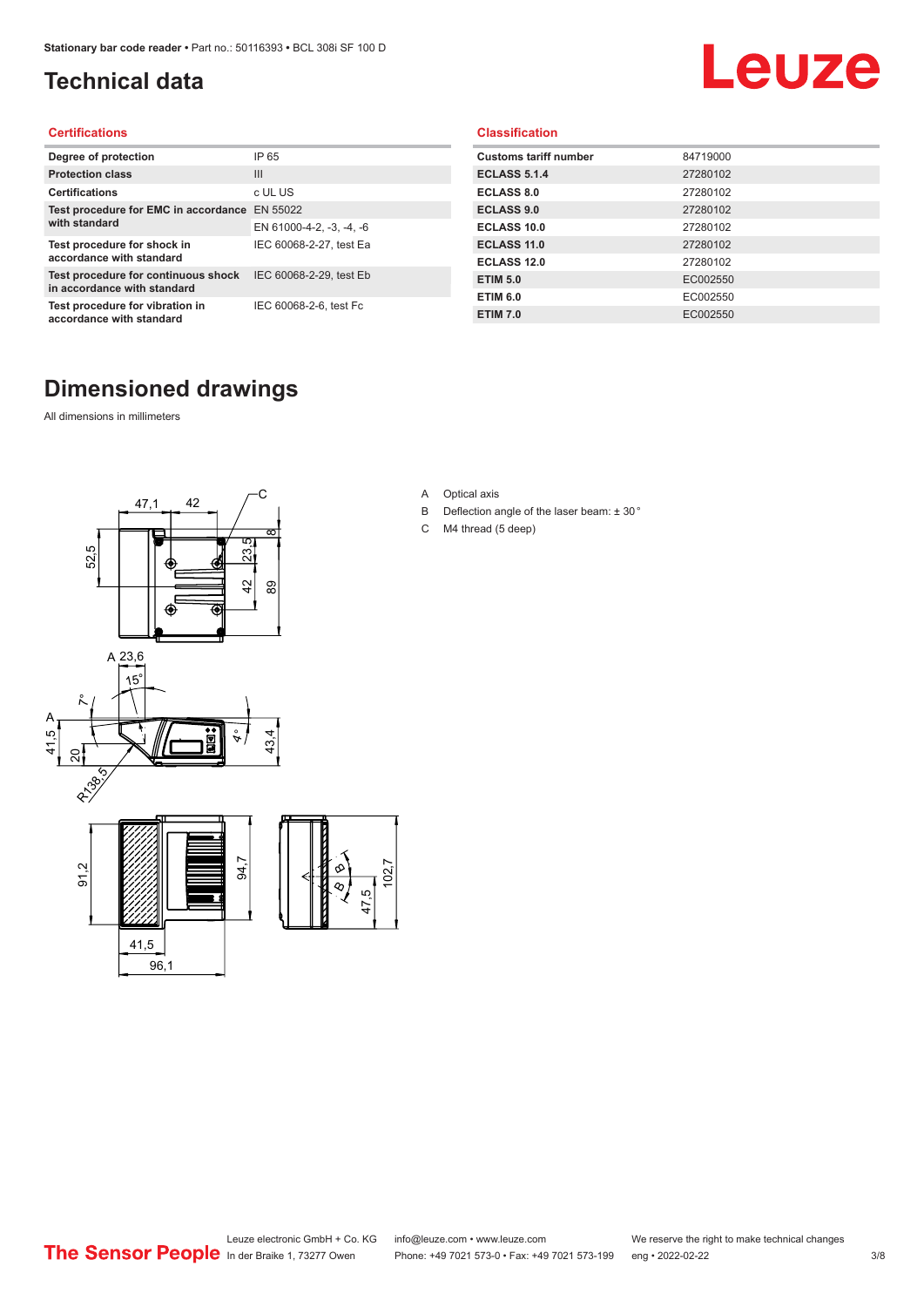### <span id="page-3-0"></span>**Electrical connection**

# Leuze

#### **Connection 1**

| <b>Function</b>    | <b>BUS IN</b>                                                              |
|--------------------|----------------------------------------------------------------------------|
|                    | <b>BUS OUT</b>                                                             |
|                    | Connection to device                                                       |
|                    | Data interface                                                             |
|                    | PWR / SW IN / OUT                                                          |
|                    | Service interface                                                          |
| Type of connection | Plug connector                                                             |
| Type of connection | It is essential to use a connection unit when<br>commissioning the device. |
| No. of pins        | $32 - pin$                                                                 |
| <b>Type</b>        | Male                                                                       |

### **Diagrams**

#### Reading field curve



x Reading field distance [mm]

y Reading field width [mm]

### **Operation and display**

| <b>LED</b> |            | <b>Display</b>                        | <b>Meaning</b>                  |
|------------|------------|---------------------------------------|---------------------------------|
|            | <b>PWR</b> | Green, flashing                       | Device ok, initialization phase |
|            |            | Green, continuous light               | Device OK                       |
|            |            | Green, briefly off - on               | Reading successful              |
|            |            | green, briefly off - briefly red - on | Reading not successful          |
|            |            | Orange, continuous light              | Service mode                    |
|            |            |                                       |                                 |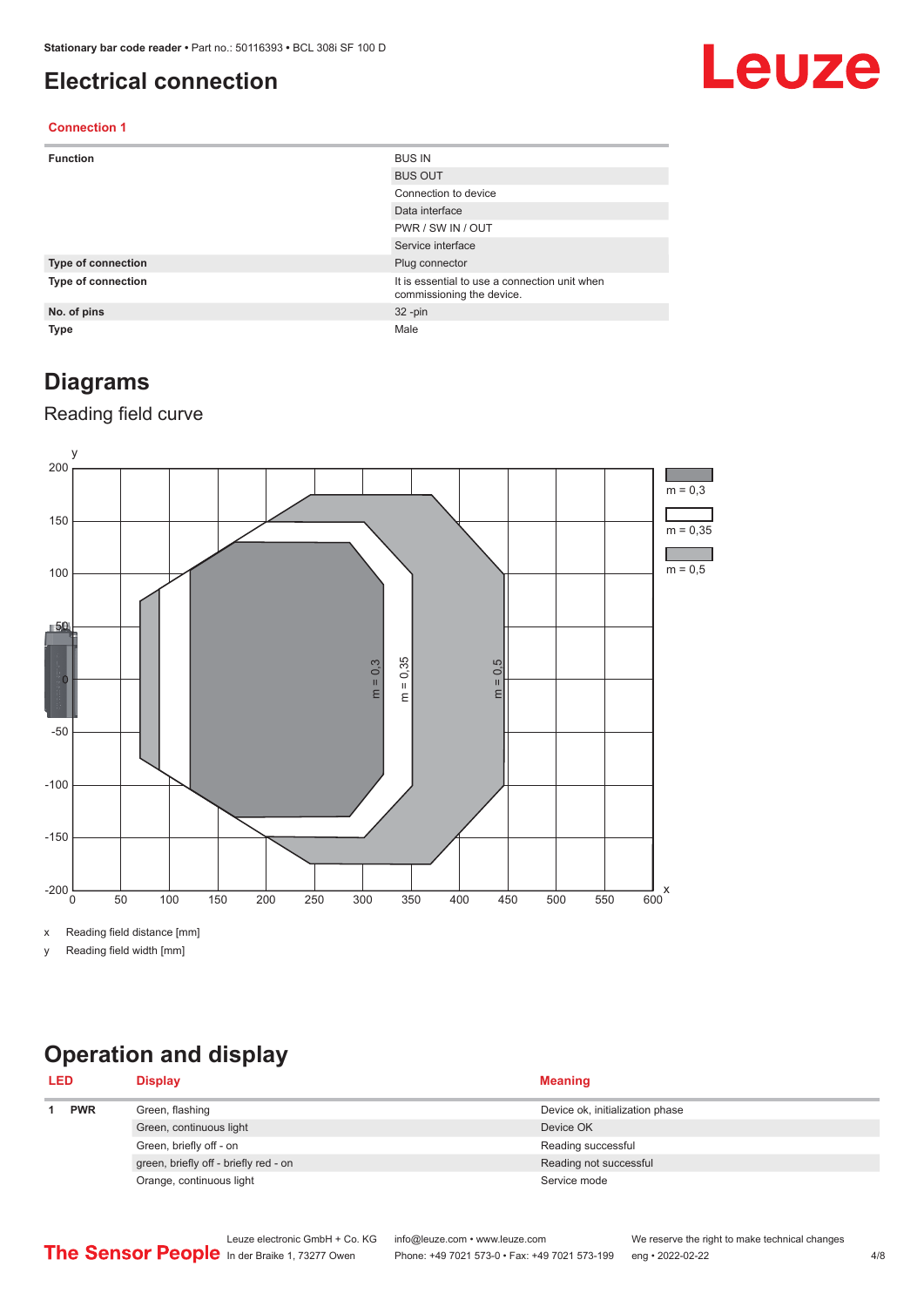### <span id="page-4-0"></span>**Operation and display**

# Leuze

| LED         |            | <b>Display</b>          | <b>Meaning</b>         |
|-------------|------------|-------------------------|------------------------|
|             | <b>PWR</b> | Red, flashing           | Device OK, warning set |
|             |            | Red, continuous light   | Error, device error    |
| $2^{\circ}$ | <b>BUS</b> | Green, flashing         | Initialization         |
|             |            | Green, continuous light | Bus operation ok       |
|             |            | Red, flashing           | Communication error    |
|             |            | Red, continuous light   | Bus error              |

### **Part number code**

Part designation: **BCL XXXX YYZ AAA BB CCCC**

| <b>BCL</b>  | <b>Operating principle</b><br>BCL: bar code reader                                                                                                                                                                                       |
|-------------|------------------------------------------------------------------------------------------------------------------------------------------------------------------------------------------------------------------------------------------|
| <b>XXXX</b> | Series/interface (integrated fieldbus technology)<br>300i: RS 232 / RS 422 (stand-alone)<br>301i: RS 485 (multiNet slave)<br>304i: PROFIBUS DP<br>308i: EtherNet TCP/IP, UDP<br>338i: EtherCAT<br>348i: PROFINET RT<br>358i: EtherNet/IP |
| YY          | <b>Scanning principle</b><br>S: line scanner (single line)<br>R1: line scanner (raster)<br>O: oscillating-mirror scanner (oscillating mirror)                                                                                            |
| z           | <b>Optics</b><br>N: High Density (close)<br>M: Medium Density (medium distance)<br>F: Low Density (remote)<br>L: Long Range (very large distances)<br>J: ink-jet (depending on the application)                                          |
| <b>AAA</b>  | <b>Beam exit</b><br>100: lateral<br>102: front                                                                                                                                                                                           |
| <b>BB</b>   | <b>Special equipment</b><br>D: With display<br>H: With heating<br>DH: optionally with display and heating<br>P: plastic exit window                                                                                                      |
| <b>CCCC</b> | <b>Functions</b><br>F007: optimized process data structure                                                                                                                                                                               |
|             |                                                                                                                                                                                                                                          |

| <b>Note</b>                                                                                       |
|---------------------------------------------------------------------------------------------------|
| Vector A list with all available device types can be found on the Leuze website at www.leuze.com. |

#### **Notes**

| Observe intended use!                                                                                                                                                                                                      |  |  |  |  |  |  |
|----------------------------------------------------------------------------------------------------------------------------------------------------------------------------------------------------------------------------|--|--|--|--|--|--|
| $\%$ This product is not a safety sensor and is not intended as personnel protection.<br>↓ The product may only be put into operation by competent persons.<br>♦ Only use the product in accordance with its intended use. |  |  |  |  |  |  |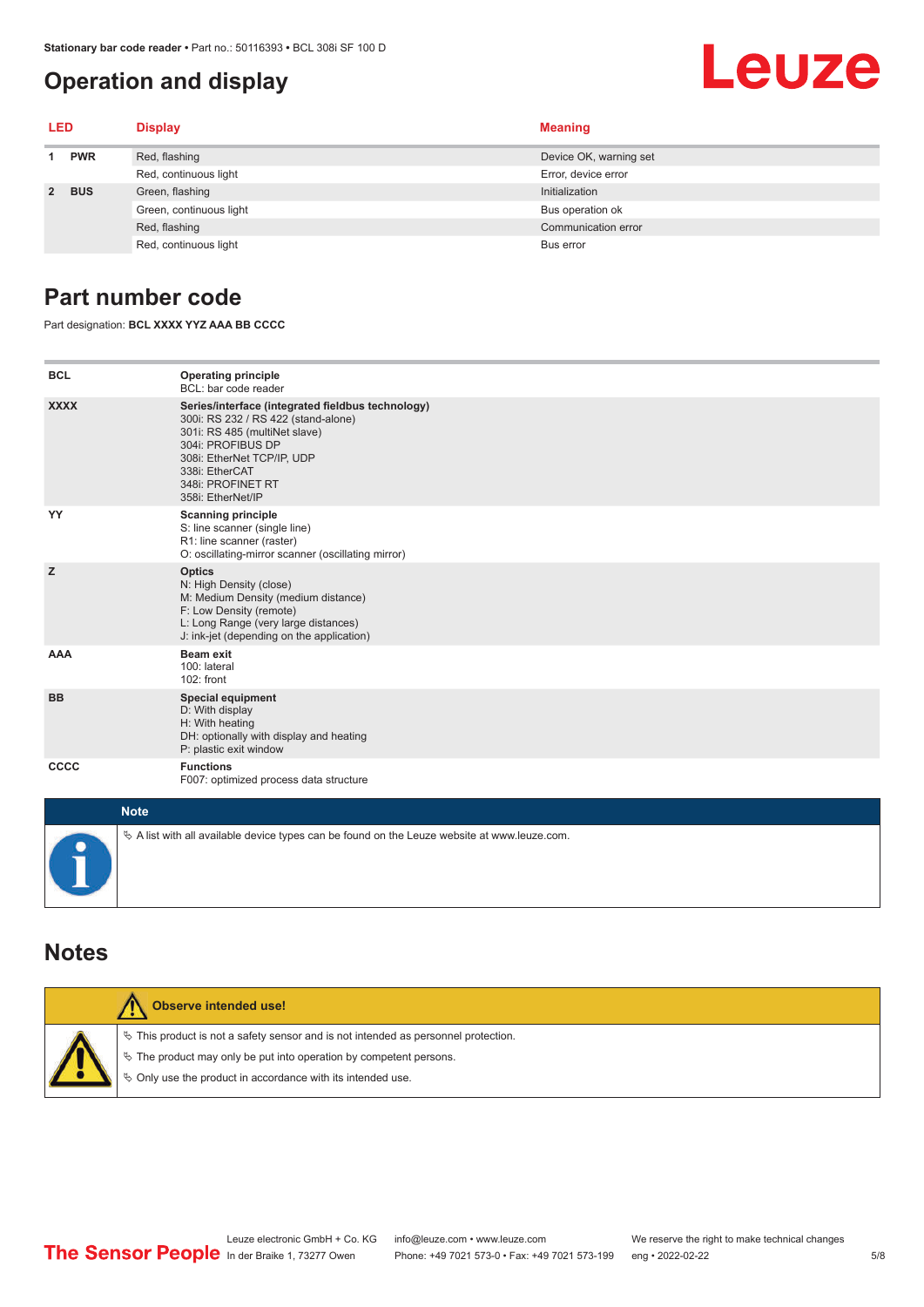### <span id="page-5-0"></span>**Notes**

|   | <b>ATTENTION! LASER RADIATION - CLASS 1 LASER PRODUCT</b>                                                                                                                                                                                                                                                                                                                                                                                                                                                                                                   |
|---|-------------------------------------------------------------------------------------------------------------------------------------------------------------------------------------------------------------------------------------------------------------------------------------------------------------------------------------------------------------------------------------------------------------------------------------------------------------------------------------------------------------------------------------------------------------|
| 纂 | The device satisfies the requirements of IEC/EN 60825-1:2014 safety requlations for a product of laser class 1 and complies with 21 CFR 1040.10 except<br>for conformance with IEC 60825-1 Ed. 3., as described in Laser Notice No. 56, dated May 8, 2019.<br>$\&$ Observe the applicable statutory and local laser protection regulations.<br>$\%$ The device must not be tampered with and must not be changed in any way.<br>There are no user-serviceable parts inside the device.<br>Repairs must only be performed by Leuze electronic GmbH + Co. KG. |
|   |                                                                                                                                                                                                                                                                                                                                                                                                                                                                                                                                                             |

### **Accessories**

### Connection technology - Connection cables

|   |   | Part no. | <b>Designation</b>             | <b>Article</b>   | <b>Description</b>                                                                                                                                                                            |
|---|---|----------|--------------------------------|------------------|-----------------------------------------------------------------------------------------------------------------------------------------------------------------------------------------------|
| ≝ | W | 50132079 | KD U-M12-5A-V1-<br>050         | Connection cable | Connection 1: Connector, M12, Axial, Female, A-coded, 5-pin<br>Connection 2: Open end<br>Shielded: No<br>Cable length: 5,000 mm<br>Sheathing material: PVC                                    |
|   |   | 50135074 | <b>KS ET-M12-4A-P7-</b><br>050 | Connection cable | Suitable for interface: Ethernet<br>Connection 1: Connector, M12, Axial, Male, D-coded, 4-pin<br>Connection 2: Open end<br>Shielded: Yes<br>Cable length: 5,000 mm<br>Sheathing material: PUR |

### Connection technology - Interconnection cables

|                           |                                                                                                                                                                                                                                | Part no. | <b>Designation</b>                     | <b>Article</b>        | <b>Description</b>                                                                                                                                                                                                               |
|---------------------------|--------------------------------------------------------------------------------------------------------------------------------------------------------------------------------------------------------------------------------|----------|----------------------------------------|-----------------------|----------------------------------------------------------------------------------------------------------------------------------------------------------------------------------------------------------------------------------|
| $\frac{1}{\sqrt{2}}$<br>Ħ | $\Box$                                                                                                                                                                                                                         | 50117011 | <b>KB USB A - USB</b><br>miniB         | Service line          | Suitable for interface: USB<br>Connection 1: USB<br>Connection 2: USB<br>Shielded: Yes<br>Cable length: 1,500 mm<br>Sheathing material: PVC                                                                                      |
|                           |                                                                                                                                                                                                                                | 50137078 | <b>KSS ET-M12-4A-</b><br>M12-4A-P7-050 | Interconnection cable | Suitable for interface: Ethernet<br>Connection 1: Connector, M12, Axial, Male, D-coded, 4-pin<br>Connection 2: Connector, M12, Axial, Male, D-coded, 4-pin<br>Shielded: Yes<br>Cable length: 5,000 mm<br>Sheathing material: PUR |
|                           | the filled the control in the control in the control in the control in the control in the control in the control in the control in the control in the control in the control in the control in the control in the control in t | 50135081 | <b>KSS ET-M12-4A-</b><br>RJ45-A-P7-050 | Interconnection cable | Suitable for interface: Ethernet<br>Connection 1: Connector, M12, Axial, Male, D-coded, 4-pin<br>Connection 2: RJ45<br>Shielded: Yes<br>Cable length: 5,000 mm<br>Sheathing material: PUR                                        |

Leuze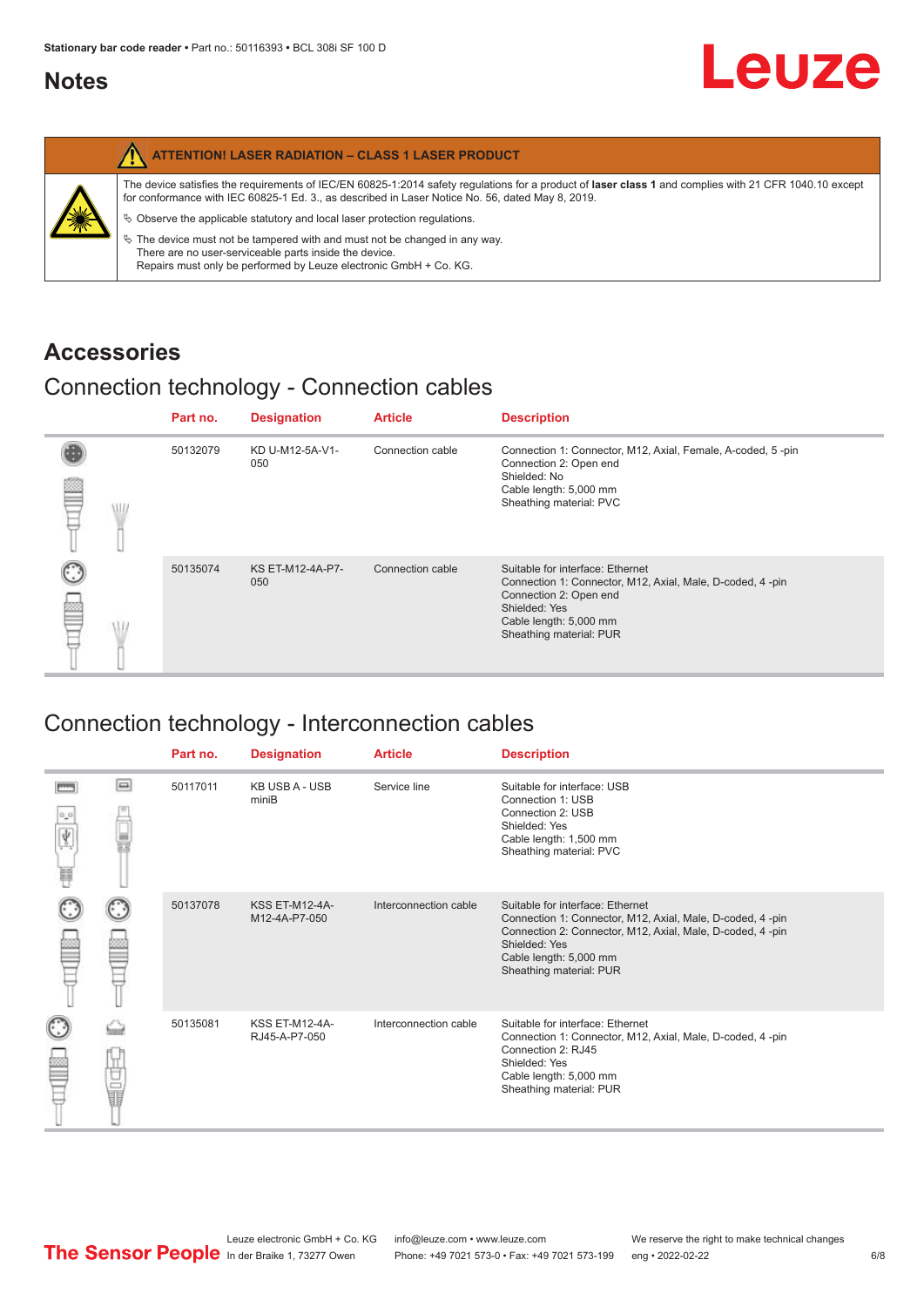# Leuze

### **Accessories**

### Connection technology - Connection boxes

| Part no.   | <b>Designation</b> | <b>Article</b>  | <b>Description</b>                                                                                                                               |
|------------|--------------------|-----------------|--------------------------------------------------------------------------------------------------------------------------------------------------|
| 50131255 * | ME 308 103         | Connection unit | Suitable for: BCL 308i<br>Suitable for interface: Ethernet<br>Number of connections: 4 Piece(s)<br>Connection: Cable with connector, M12, 900 mm |
| 50131254 * | ME 308 104         | Connection unit | Suitable for: BCL 308i<br>Suitable for interface: Ethernet<br>Number of connections: 5 Piece(s)<br>Connection: Cable with connector, M12, 900 mm |
| 50116466 * | MK 308             | Connection unit | Suitable for: BCL 308i<br>Suitable for interface: Ethernet<br>Number of connections: 4 Piece(s)<br>Connection: Terminal                          |
| 50114823 * | <b>MS 308</b>      | Connection unit | Suitable for: BCL 308i<br>Suitable for interface: Ethernet<br>Number of connections: 4 Piece(s)<br>Connection: Connector, M12                    |

\* Necessary accessories, please order separately

### Mounting technology - Mounting brackets

|        | Part no. | <b>Designation</b> | <b>Article</b>  | <b>Description</b>                                                                                                                                                                            |
|--------|----------|--------------------|-----------------|-----------------------------------------------------------------------------------------------------------------------------------------------------------------------------------------------|
| $\sim$ | 50121433 | BT 300 W           | Mounting device | Design of mounting device: Angle, L-shape<br>Fastening, at system: Through-hole mounting<br>Mounting bracket, at device: Screw type<br>Type of mounting device: Adjustable<br>Material: Metal |

### Mounting technology - Rod mounts

| Part no. | <b>Designation</b> | <b>Article</b>  | <b>Description</b>                                                                                                                                                                                                                                                |
|----------|--------------------|-----------------|-------------------------------------------------------------------------------------------------------------------------------------------------------------------------------------------------------------------------------------------------------------------|
| 50121435 | $BT 56 - 1$        | Mounting device | Functions: Static applications<br>Design of mounting device: Mounting system<br>Fastening, at system: For 12 mm rod, For 14 mm rod, For 16 mm rod<br>Mounting bracket, at device: Clampable<br>Material: Metal<br>Tightening torque of the clamping jaws: $8 N·m$ |

### Mounting technology - Other

| Part no. | <b>Designation</b> | <b>Article</b>  | <b>Description</b>                                                                                                                                 |
|----------|--------------------|-----------------|----------------------------------------------------------------------------------------------------------------------------------------------------|
| 50124941 | <b>BTU 0300M-W</b> | Mounting device | Fastening, at system: Through-hole mounting<br>Mounting bracket, at device: Clampable, Groove mounting, Suited for M4<br>screws<br>Material: Metal |